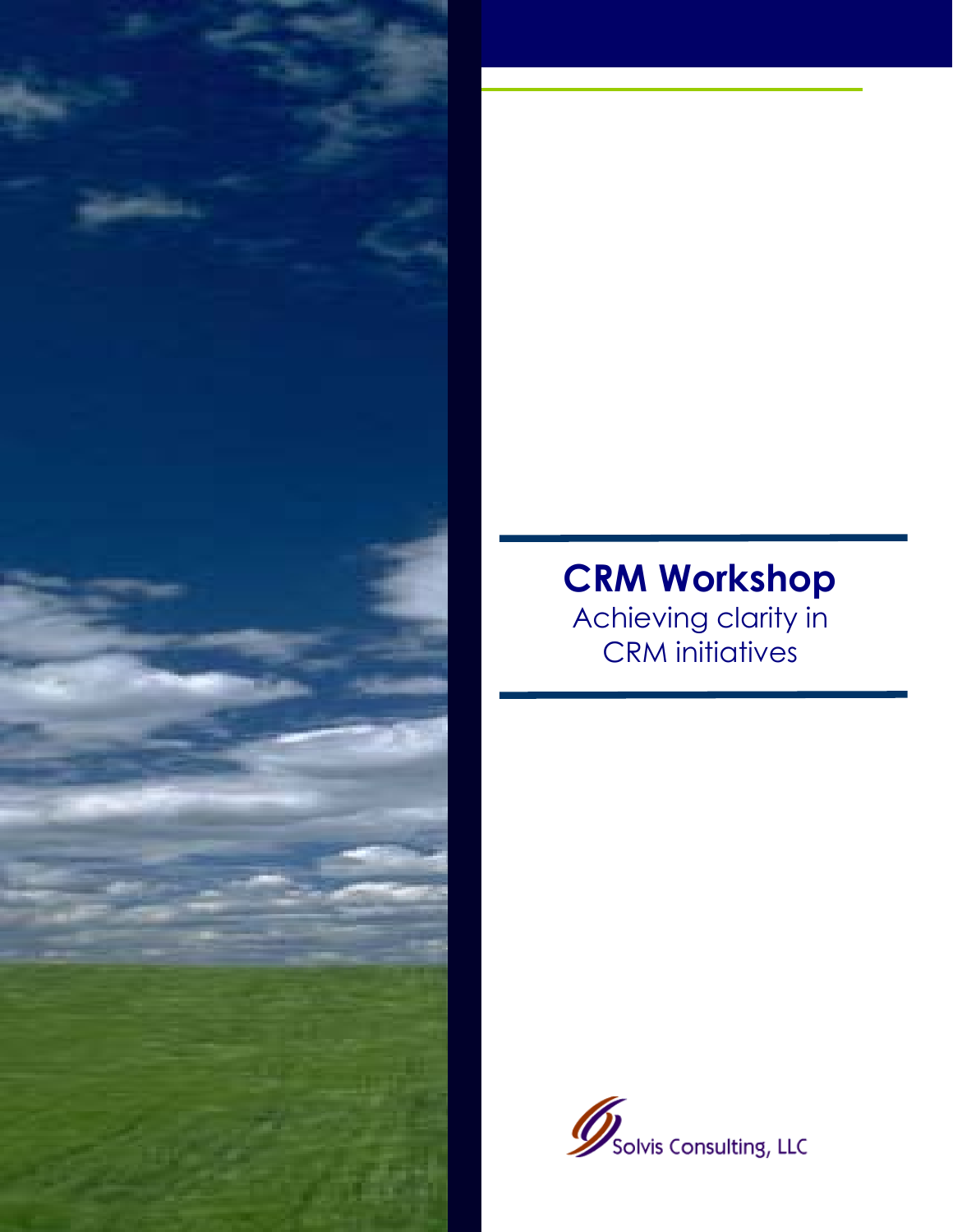## **The Challenge** h **Achieving "Big Picture" Clarity**

Many companies begin their customer initiatives by addressing a specific need – improving customer service, making sales more effective, segmenting their customer base…the list goes on and on. Yet, as companies progress with these initiatives, they quickly confront the reality – the pieces all integrate!

Sales people depend on high client satisfaction, marketing needs the information captured by the sales force, customer service relies on operations to meet client expectations. While the sales, marketing and customer service functions each have their own challenges, they share the common challenge of achieving clarity regarding the customer and their needs.

This typicallyy represents the next step in a company's CRM evolution – moving from a departmental view targeting process efficiency to an enterprise focus centered around customer needs. Meeting this challenge requires that executives transcend the needs of their individual functions and take a broader company view as seen through the customer's eyes. This process begins with a healthy dialog amongst the key constituents responsible for interactions with customers.

## **The Solution** h **CRM Workshop**

This is the challenge addressed by the CRM Workshop – how to elevate CRM discussions to the executive level thereby bringing a clearer picture of CRM priorities and objectives. The CRM workshop begins by establishing a common point of reference regarding CRM terms and concepts. It helps companies achieve clarity regarding what is important and where they should focus their CRM investments.

Ask yourself:

- **b** Do we truly understand our customers, their needs and how we serve them?
- **b** Do we understand the opportunity represented by CRM?
- Is our team on the same page regarding what needs to be done?
- **BEDO** we understand the areas representing the greatest CRM opportunities for our company?
- 8 Do the critical process and business owners agree with the overall direction and agree to support the CRM initiatives?

If the answer to any of these questions is no, then your company should consider conducting a CRM workshop.

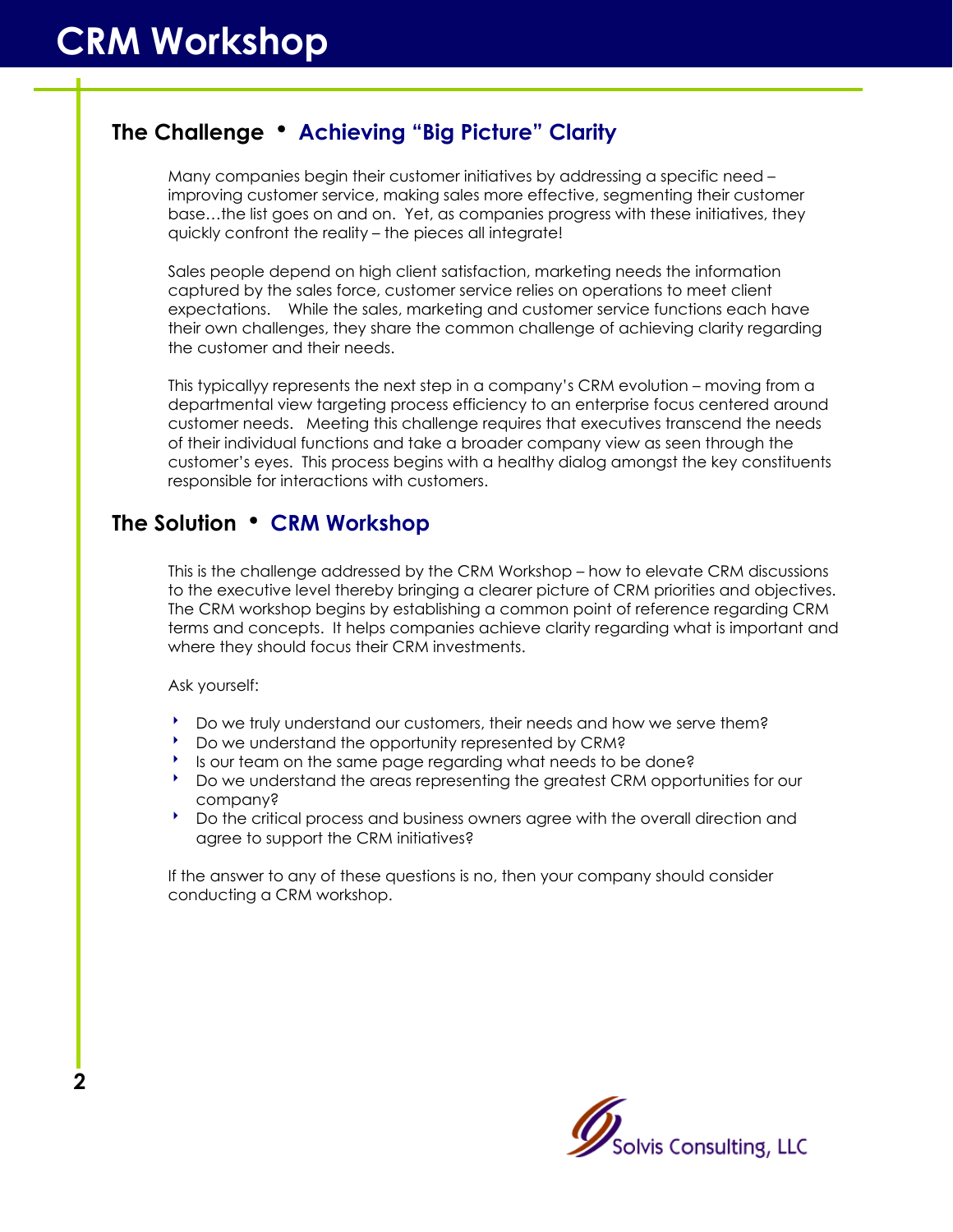## **Workshop Objectives**

- 1. Develop a shared view of CRM objectives in the context of supporting a client's overall business strategy.
- 2. Develop consensus at the executive level regarding CRM priorities, opportunities and areas warranting further investigation.

## **Workshop Overview**

The workshop takes place over a four-day timeframe with heavy client interaction on the third day, the Workshop Day. A workshop leader and scribe are actively engaged throughout the entire process:

#### **Day 1 – Discovery Day**

The workshop team confers with the client to gain a greater perspective regarding the existing CRM initiatives and CRM environment. This information gathering allows the team to conduct richer discussions during the Workshop Day.

#### **Day 2 – Preparation Day**

The workshop team prepares materials reflecting the information gathered from the Discovery Day. The workshop team adjusts workshop questionnaires and the agenda and produces workshop materials. Final logistics are completed.

#### **Day 3 – Workshop Day**

The workshop team together with the client's executive team conducts the workshop. A workshop leader facilitates the session while a scribe captures the information reviewed during the discussions.

#### **Day 4 – Documentation and Presentation Day**

The team finalizes the presentation document and captures key findings. The team then presents this information to the client's executive team outlining key opportunity areas and suggested priorities.

## **Workshop Topics**

**3**

Four sessions assess the degree of maturity and consensus in key CRM areas. The team reviews each area with the goal of quickly achieving high-level consensus regarding current maturity levels and determining the opportunities that exist. The four topics are:

#### **1) CRM Strategy**

This session reviews the business strategy and its implications on CRM strategy. It determines if a common understanding exists regarding questions such as:

- 8 What are the CRM objectives in light of the company's strategy?
- **Mhat is the current CRM emphasis (growth, retention, cost of service)?**

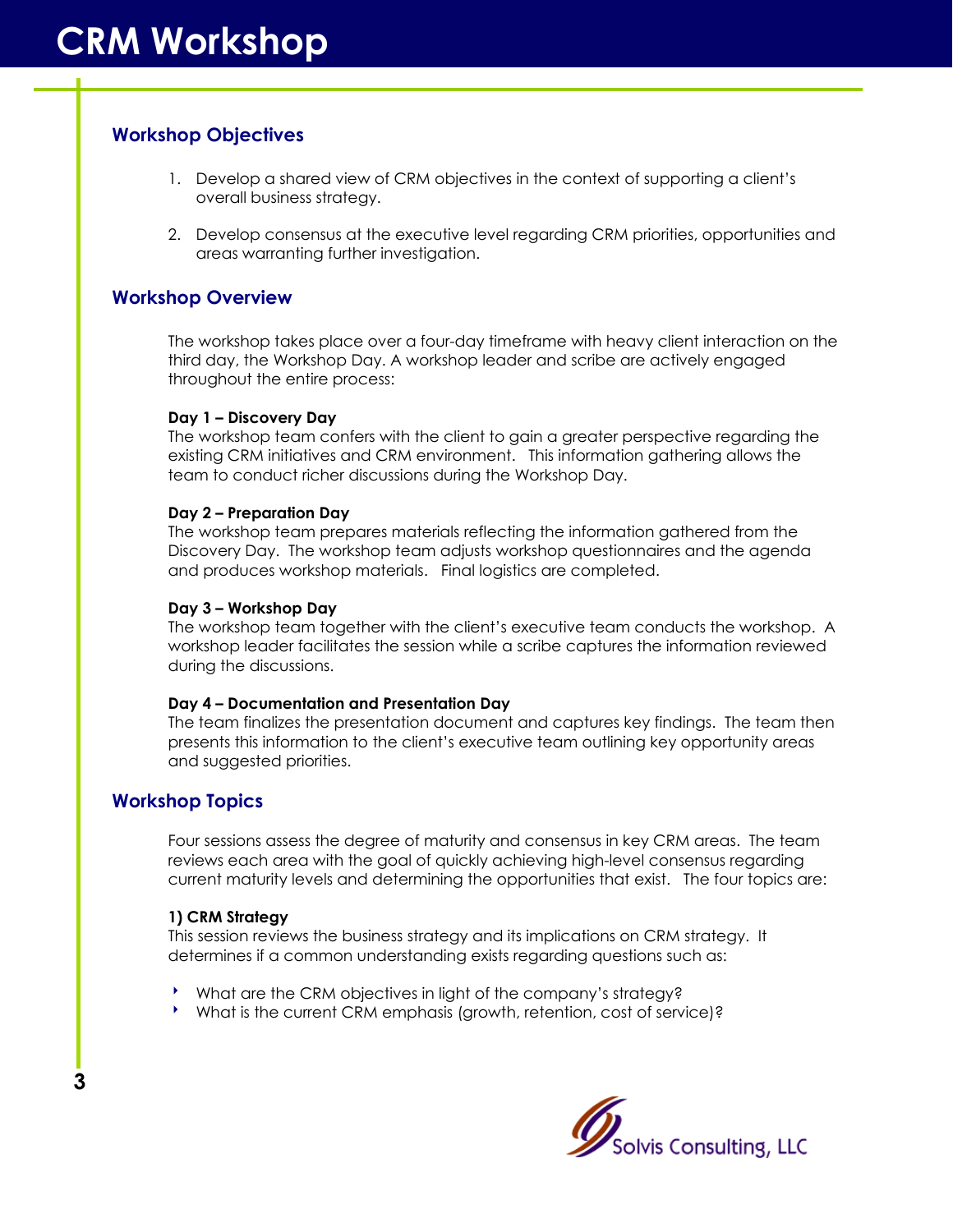## **Workshop Topics (continued)**

#### **2) Customer Definition**

This session ascertains how the company views its customer base in terms of segmentation and the products and services it offers. It examines areas such as the degree of customer differentiation and the availability of customer knowledge. It determines the answers to questions such as:

- \* Who do we consider to be a customer?
- **BETHOW MUCH do we know about our customers?**
- <sup>8</sup> Do we know the customer's value and their customer lifecycle?
- \* Are customers differentiated in terms of their profitability and the services offered?

#### **3) Operational Model**

This session divides the operational model into two components: 1) the sales, marketing and customer service processes, 2) the execution processes and metrics maintaining focus on customer needs.

The team reviews key sales, marketing and customer service processes determining the current level of maturity, the customer-centricity of the processes and their level of integration. The team also reviews the processes and metrics used to manage the dayto-day execution of the CRM processes.

Questions addressed in this session include:

- **BETHOW mature are existing customer-focused processes?**
- 8 What level of integration exists between each of the areas? Does a common view and understanding of customers exist?
- **BETHOW** sophisticated are the execution processes maintaining focus on customers and are they rigorously applied?
- 8 What change management programs are needed to address the new CRM initiatives within the organization?

#### **4) Technology**

**4**

This session covers the technology infrastructure supporting the aforementioned areas. The team reviews the overall architecture including the interactive, operational and analytical areas of CRM. The team also reviews the accessibility, accuracy and availability of data.

Questions addressed in this session include:

- **IS the data required to execute CRM processes available, accessible and accurate?**
- **BEDOES A CENTED DATABASE OF A LOCAL PROPERTY CONTRACTS**
- **b** Do systems enable customer-facing personnel to be aware of customer interactions?

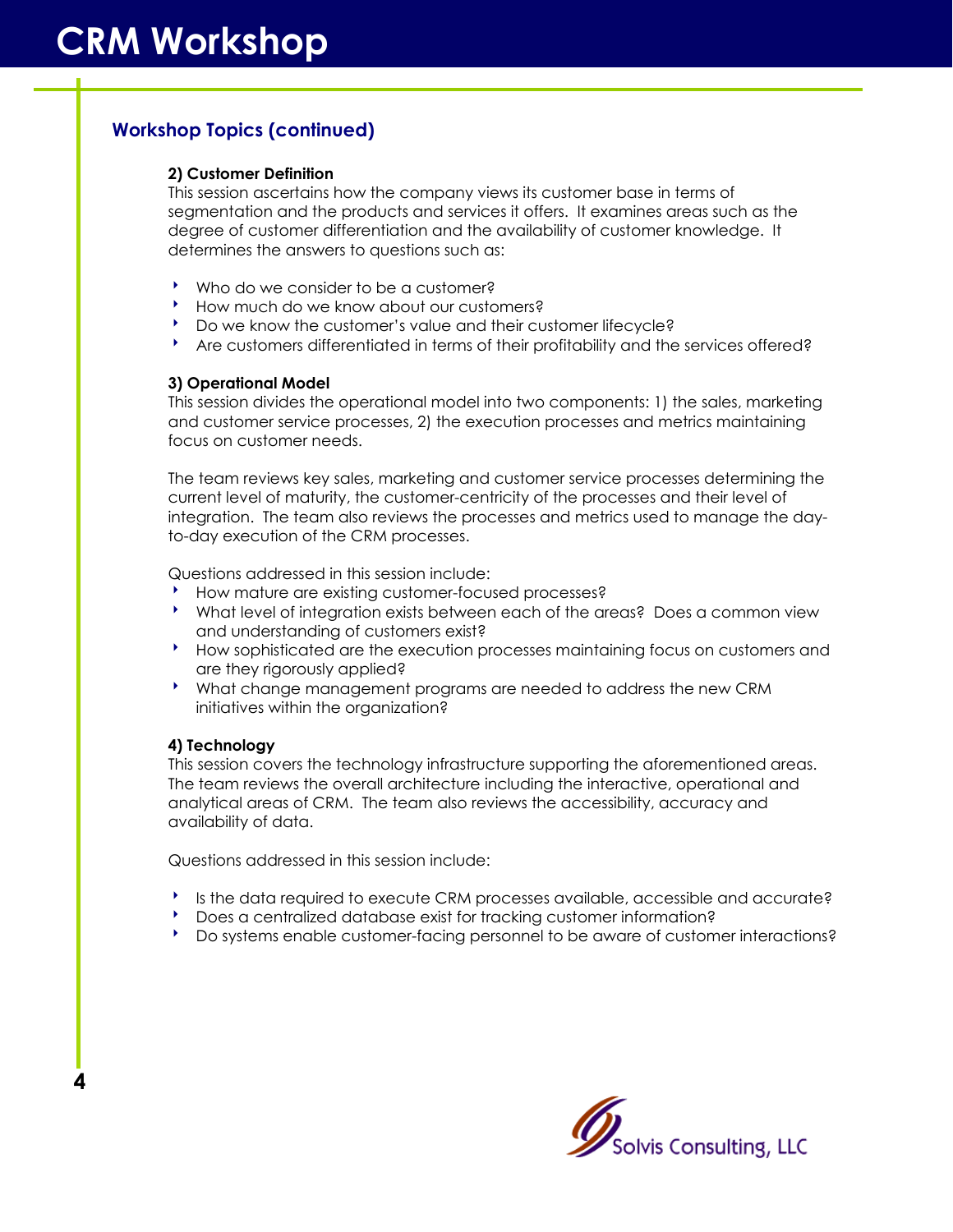## **Attendees**

| Role                     | <b>Name</b> |
|--------------------------|-------------|
| President                |             |
| XVP of Sales & Marketing |             |
| XVP of Customer Service  |             |
| CIO/VP of IT             |             |
| Key P&L Owners           |             |
| Project Sponsors         |             |
|                          |             |

## **Deliverables**

The key deliverable from this process is the shared understanding of CRM priorities developed across the client's executive team. The workshop team also produces a presentation document capturing key discussion points uncovered during the workshop. This document covers:

- 1. Key findings across four areas:
	- **CRM Business Strategy**
	- **Customer Definition**
	- Operations
	- **b** Technology
- 2. Review of high-level opportunity areas.

## **Workshop Requirements**

The following items are required for the workshop:

- **Conference room with seating space for the above attendees**
- <sup>8</sup> Flip charts and markers (multiple colors)
- **Catered breakfast/lunch**
- **Refreshments**
- **BEE THE TELEPHONE FACILITIES (for breaks)**

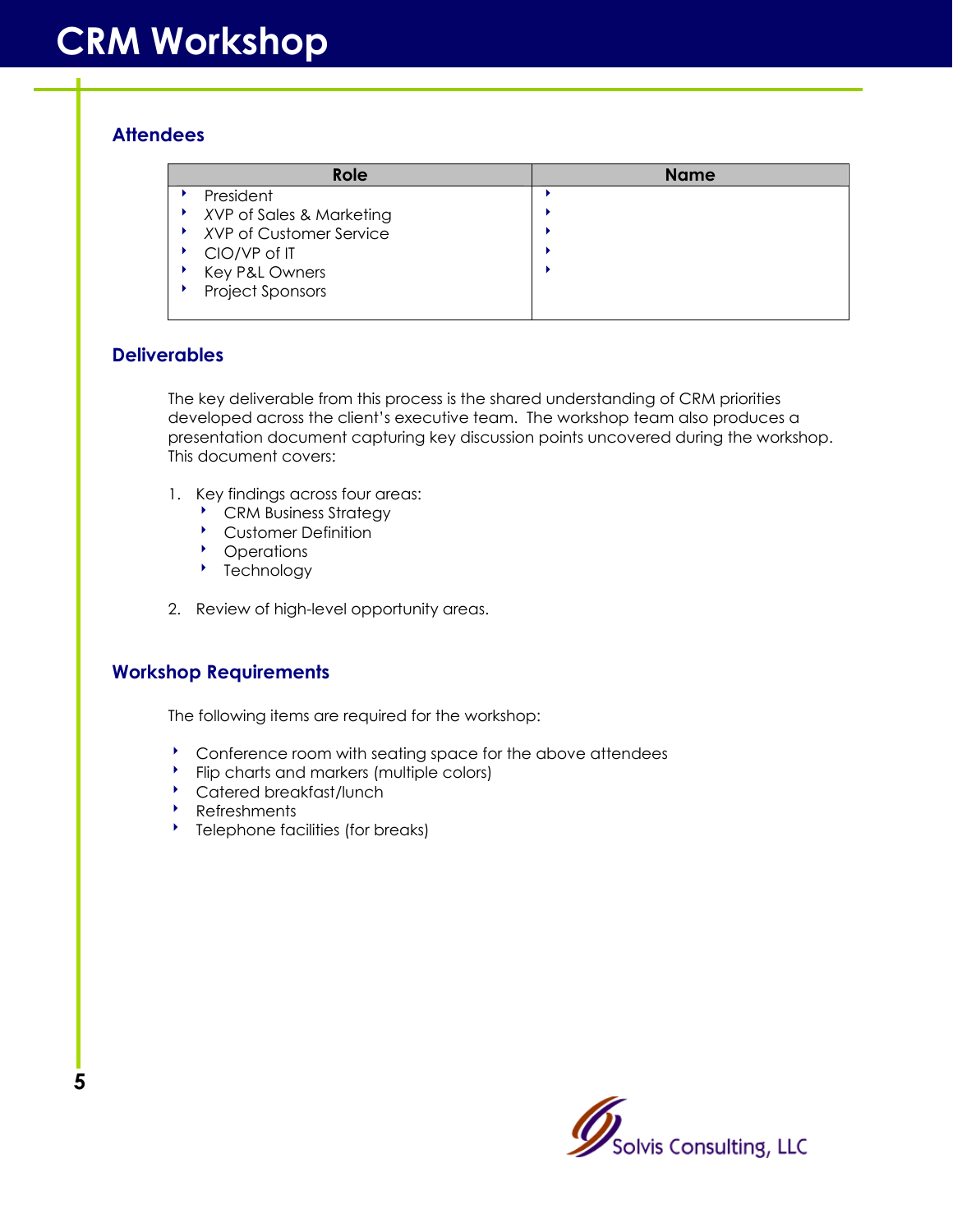## **CRM Workshop Agenda**

| <b>Topics</b>                                                                                                                       | Time                           |
|-------------------------------------------------------------------------------------------------------------------------------------|--------------------------------|
| 1. Introduction/Baseline                                                                                                            | $8:00 - 9:45$ a.m.             |
| a) CRM Principles - Common definitions                                                                                              |                                |
| b) Review company business strategy and CRM implications.                                                                           |                                |
| 2. Break                                                                                                                            | $9:45 - 10:00$ a.m.            |
| 3. Customer Definition<br>a) Clients - Segmentation model and definition of "profitable"<br>long-term customers.                    | $10:00$ a.m. $-$<br>12:00 p.m. |
| b) Customer Life Cycle - Definition of customer lifecycle<br>(engage, transact, fulfill, serve) and desired customer<br>experience. |                                |
| c) Brand, Products, Services, Channels - Products/services and<br>go-to-market model.                                               |                                |
| 4. Lunch                                                                                                                            | $12:00 - 1:00$ p.m.            |
| 5. Operations<br>a) KPI, Metrics - Expected P&L impacts from CRM initiatives<br>and defined measurements.                           | $1:00 - 3:00$ p.m.             |
| b) Execution Processes - Processes and scorecards used to<br>manage CRM process execution.                                          |                                |
| c) Marketing, Sales & Service Processes - Key processes and<br>their current complexity.                                            |                                |
| d) Organization and Communication - Change management<br>model, approach and current status.                                        |                                |
| 6. Break                                                                                                                            | $3:00 - 3:15$ p.m.             |
| 7. Technology<br>a) Data Quality - Current state of data and processes to<br>ensure quality data.                                   | $3:15 - 5:00$ p.m.             |
| b) Interactive, Operational & Analytic - Critical functionality<br>required for supporting CRM initiatives.                         |                                |
| c) CRM Integration – Integration required to support common<br>view of customers and the operation.                                 |                                |

**8. Wrap-Up** 

**6**